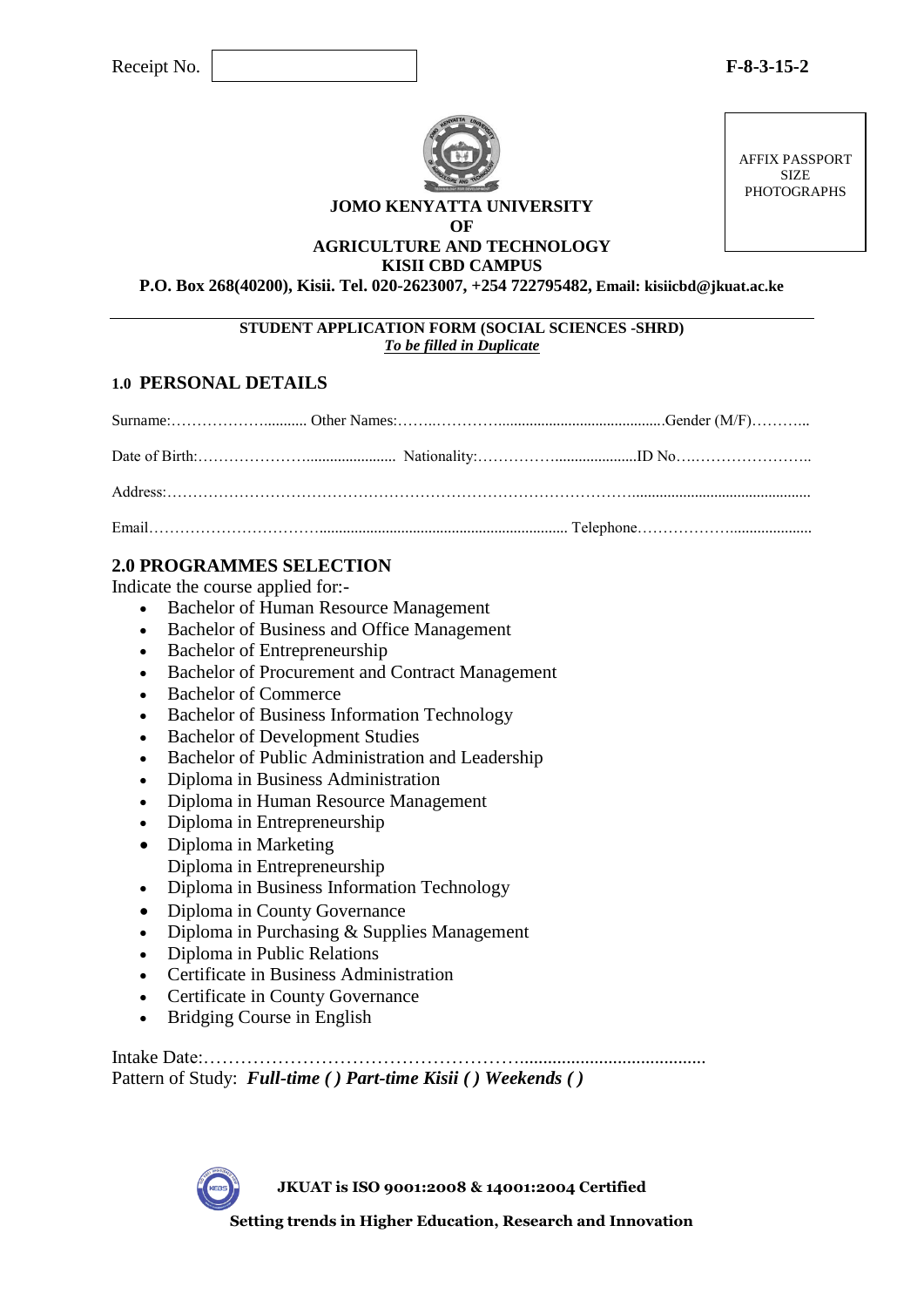| Receipt No. |  | $F-8-3-15-2$ |
|-------------|--|--------------|
|-------------|--|--------------|

### **3.0 EDUCATION**

Below indicate school certificates held, including the name of the institution, grade and date awarded.

| <b>School Attended</b> | Dates       |                      | Qualification | Date Awarded |
|------------------------|-------------|----------------------|---------------|--------------|
|                        | From (Year) | To $(Year)$ Attained |               |              |
|                        |             |                      |               |              |
|                        |             |                      |               |              |
|                        |             |                      |               |              |

NB: (Attach certified copies of them relevant certificates).

Name and address of nearest relative, person or agent who should be contacted in case of emergency:

# **4.0 TERMS AND CONDITIONS**

- 1. Course fees must be paid in advance at the time of booking, unless prior credit arrangements are made and approved by an authorised officer of the Company.
- 2. Where credit is granted, the account must be settled within the agreed period otherwise a monthly penalty charge of 3% will be levied on a cumulative basis.
- 3. A 20% fee will be charged on any bookings cancelled before commencement of classes.
- 4. There will be no refund of any bookings cancelled or abandonment of classes once they have commenced
- 5. A Kshs. 1,000 service fee will be charged on all returned cheques.
- 6. The School accepts no liability whatsoever for any injuries inflicted during the course of training.
- 7. The School does not accept any liability for loss or damage to any property brought or left on the premises by the student.
- 8. Students will be charged for any damages caused to equipment by their negligence.
- 9. Certificates will only be awarded after the fulfilment of all the particular course's requirements.

### **5.0 DECLARATION**

I certify that the information/statements made by me on this form are true, to the best of my knowledge, correct and complete.

Signature: ……………………… Date:……………………................



**JKUAT is ISO 9001:2008 & 14001:2004 Certified**

**Setting trends in Higher Education, Research and Innovation**